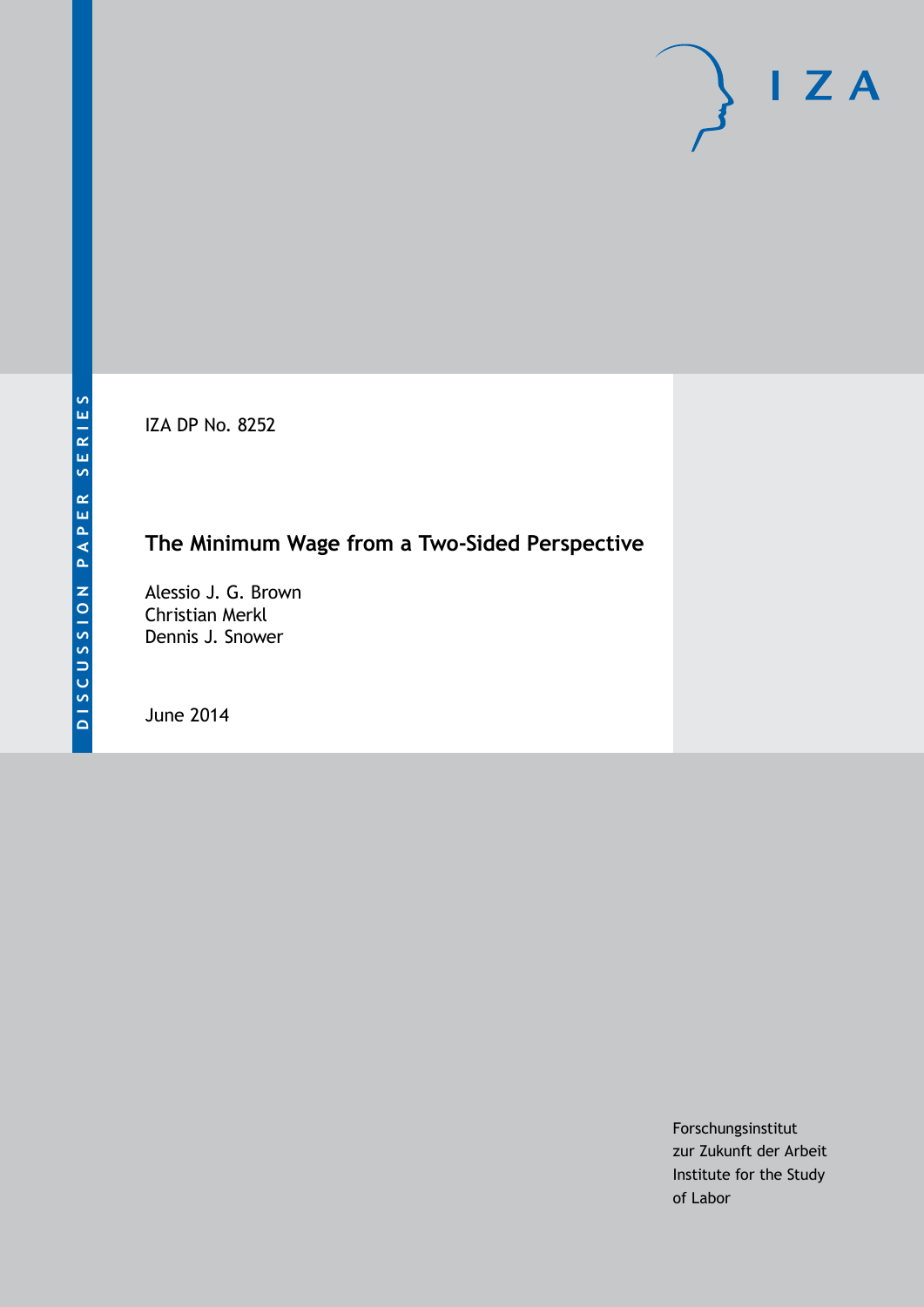# **The Minimum Wage from a Two-Sided Perspective**

### **Alessio J. G. Brown**

*IZA and Kiel Institute for the World Economy*

### **Christian Merkl**

*Friedrich-Alexander-Universität Erlangen-Nürnberg, Kiel Institute for the World Economy and IZA*

### **Dennis J. Snower**

*Kiel Institute for the World Economy, Christian-Albrechts-Universität Kiel, IZA and CEPR*

#### Discussion Paper No. 8252 June 2014

IZA

P.O. Box 7240 53072 Bonn Germany

Phone: +49-228-3894-0 Fax: +49-228-3894-180 E-mail: [iza@iza.org](mailto:iza@iza.org)

Any opinions expressed here are those of the author(s) and not those of IZA. Research published in this series may include views on policy, but the institute itself takes no institutional policy positions. The IZA research network is committed to the IZA Guiding Principles of Research Integrity.

The Institute for the Study of Labor (IZA) in Bonn is a local and virtual international research center and a place of communication between science, politics and business. IZA is an independent nonprofit organization supported by Deutsche Post Foundation. The center is associated with the University of Bonn and offers a stimulating research environment through its international network, workshops and conferences, data service, project support, research visits and doctoral program. IZA engages in (i) original and internationally competitive research in all fields of labor economics, (ii) development of policy concepts, and (iii) dissemination of research results and concepts to the interested public.

IZA Discussion Papers often represent preliminary work and are circulated to encourage discussion. Citation of such a paper should account for its provisional character. A revised version may be available directly from the author.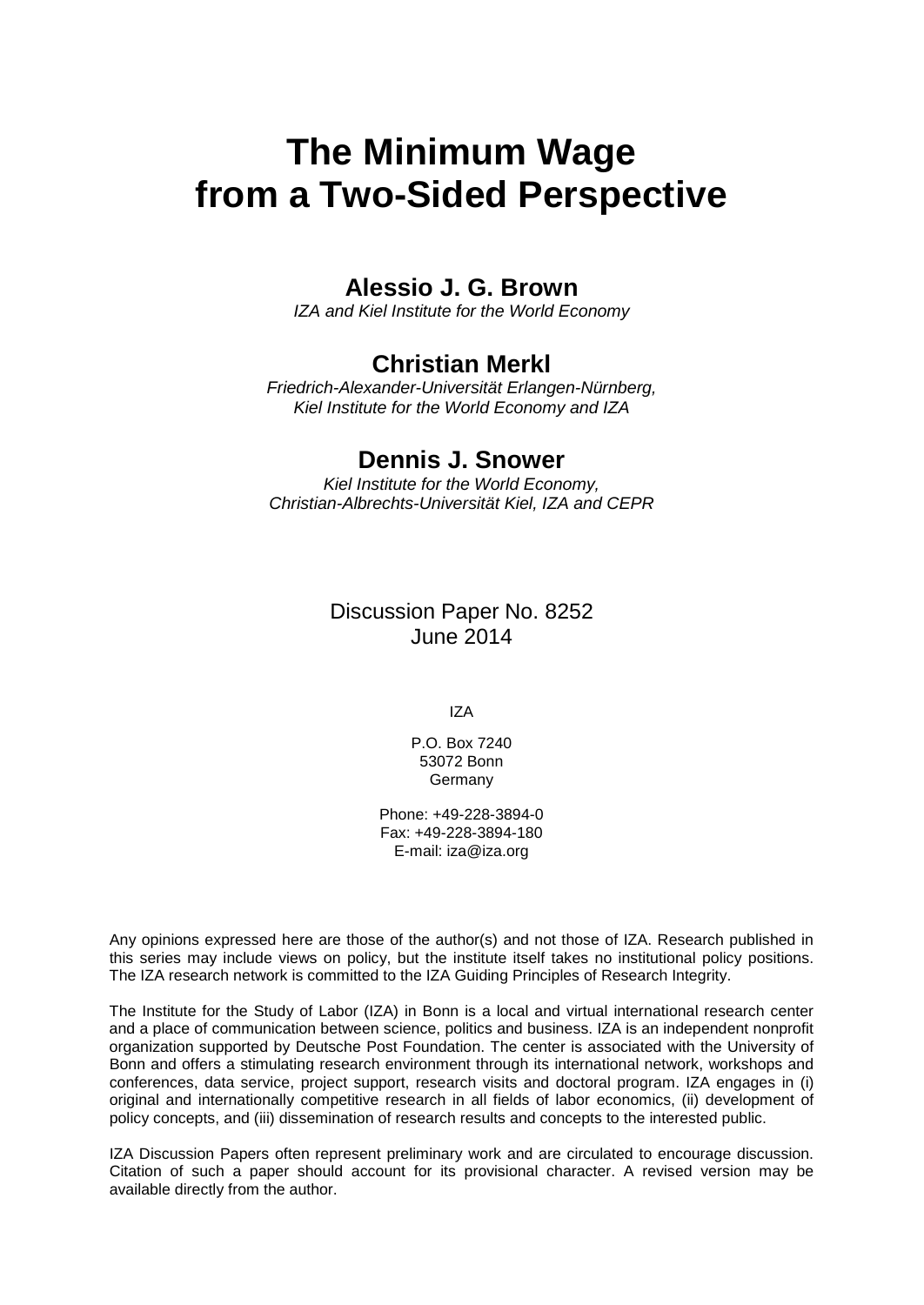IZA Discussion Paper No. 8252 June 2014

# **ABSTRACT**

## **The Minimum Wage from a Two-Sided Perspective**

This paper sheds new light on the effects of the minimum wage on employment from a twosided theoretical perspective, in which firms' job offer and workers' job acceptance decisions are disentangled. Minimum wages reduce job offer incentives and increase job acceptance incentives. We show that sufficiently low minimum wages may do no harm to employment, since their job-offer disincentives are countervailed by their job-acceptance incentives.

JEL Classification: J3, J6, J2

Keywords: minimum wage, labor market, employment, unemployment, job offer, job acceptance

Corresponding author:

Christian Merkl Friedrich-Alexander-Universität Erlangen-Nürnberg Chair of Macroeconomics Lange Gasse 20 90403 Nürnberg Germany E-mail: [christian.merkl@fau.de](mailto:christian.merkl@fau.de)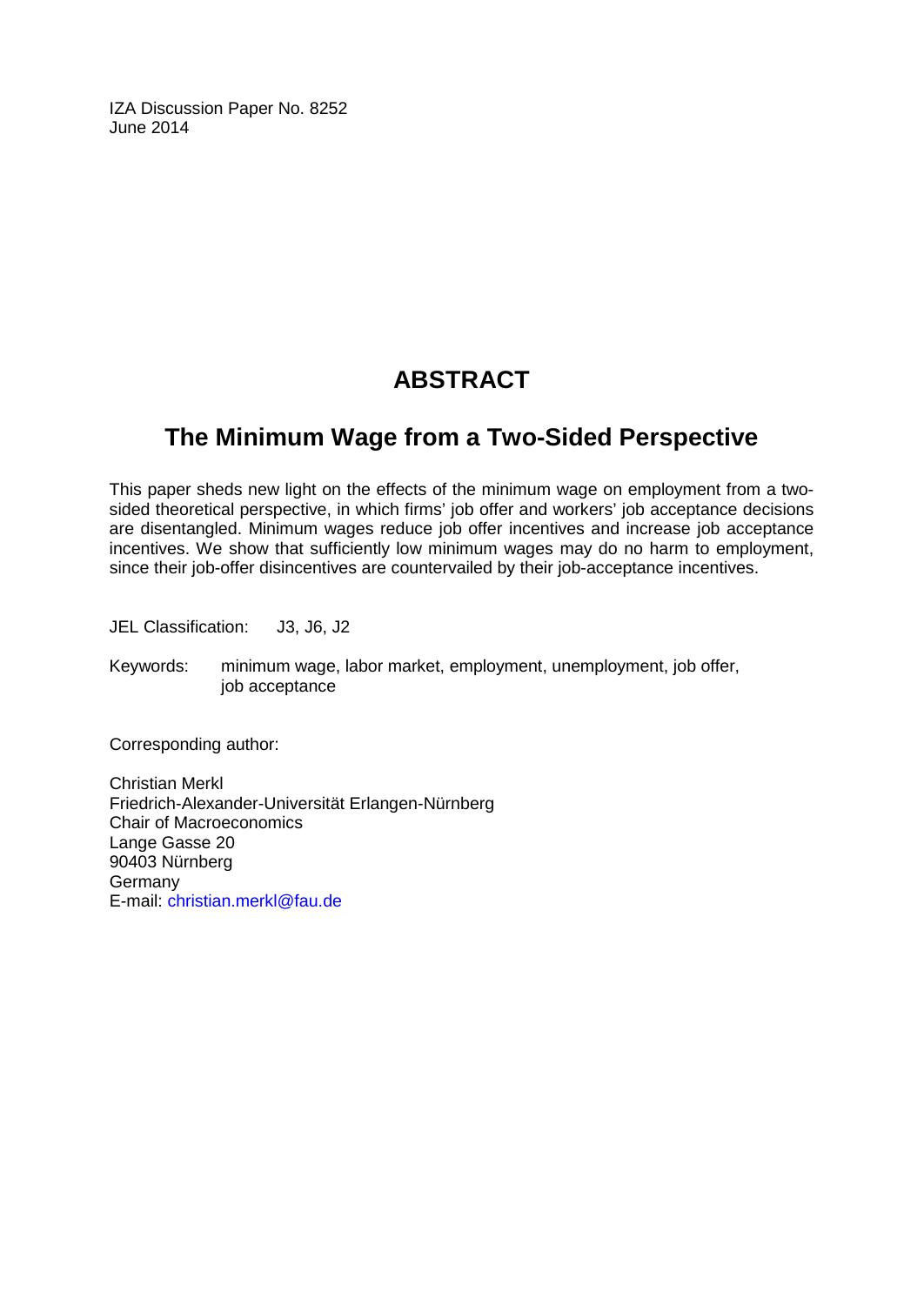#### 1 Introduction

This paper provides a new theoretical explanation for the following empirical regularities: (i) Minimum wages that are "low" (close to the wage without government intervention) may have negligible or even positive employment effects. (ii) Minimum wages that are "high" have negative employment effects.<sup>1</sup> Many theoretical explanations of the employment effects of minimum wages have focused on the demand side of the labor market, with firms' employment decisions playing the central role in determining employment (e.g. the monopsony theory of Manning 2003). Our paper provides an alternative, observationally distinct, model of how minimum wages affect employment, based on a two-sided labor market flow model which makes both firms' job offer and workers' job acceptance decisions explicit. We show analytically that larger wages depress firms' job offer rates, but raise workers' acceptance rates. Under sufficiently low minimum wages, the latter effect may dominate the former.

#### 2 The Model

We use the dynamic incentive model by Brown et al. (2014) containing twosided selection in the labor market. In the context of conventional calibrations, this model fares better than the standard search and matching model in reproducing the volatilities of major labor market variables.<sup>2</sup> Once a contact between workers and Örms has been made, two types of heterogeneous matchspecific idiosyncratic shocks are revealed. Firms learn about different suitability of workers, workers learn about the disagreeability of work. Based on these idiosyncratic shocks and the exogenously given minimum wage, firms make their job offer decisions and households make their job acceptance decisions.<sup>3</sup>

We assume that the profit generated by a particular worker at a new match is subject to a match-specific random shock  $\varepsilon_t$  in period t, which is meant to capture idiosyncratic variations in workers' suitability for the available jobs. The random shock  $\varepsilon_t$  is positive and *iid* across workers, with a stable probability density function  $G_{\varepsilon}(\varepsilon_t)$ . Let the corresponding cumulative distribution be  $J_{\varepsilon}(\varepsilon_t)$ . In each period of analysis, a new value of  $\varepsilon_t$  is realized for each entrant.

<sup>&</sup>lt;sup>1</sup> These empirical regularities arise from a combination of studies. In countries where minimum wage are low (relative to the median wage), they are often found to have no negative or even positive effects on employment (e.g. Card and Krueger 1994 or Dube et al. 2010). By contrast, a minimum wage may have strong negative effects in countries where it is "high," such as in France (Abowd et al. 2000). Similar results arise for sectoral minimum wages within countries (see e.g. König and Möller 2009 for the effects of the minimum wage in the construction industry in East and West Germany).

 $2$  To focus on the contribution of this paper we make the following simplifying assumptions: separations are completely exogenous, and we do not consider aggregate uncertainty. For the precise timing assumptions in the model, see Brown et al. (2014).

<sup>3</sup>For negotiated wages (which apply when the minimum wage is not binding), the matchspecific idiosyncratic shocks are already sunk when the wage is set (for a similar assumption, see Pissarides 2009). Thus these wages do not depend on the idiosyncratic shocks.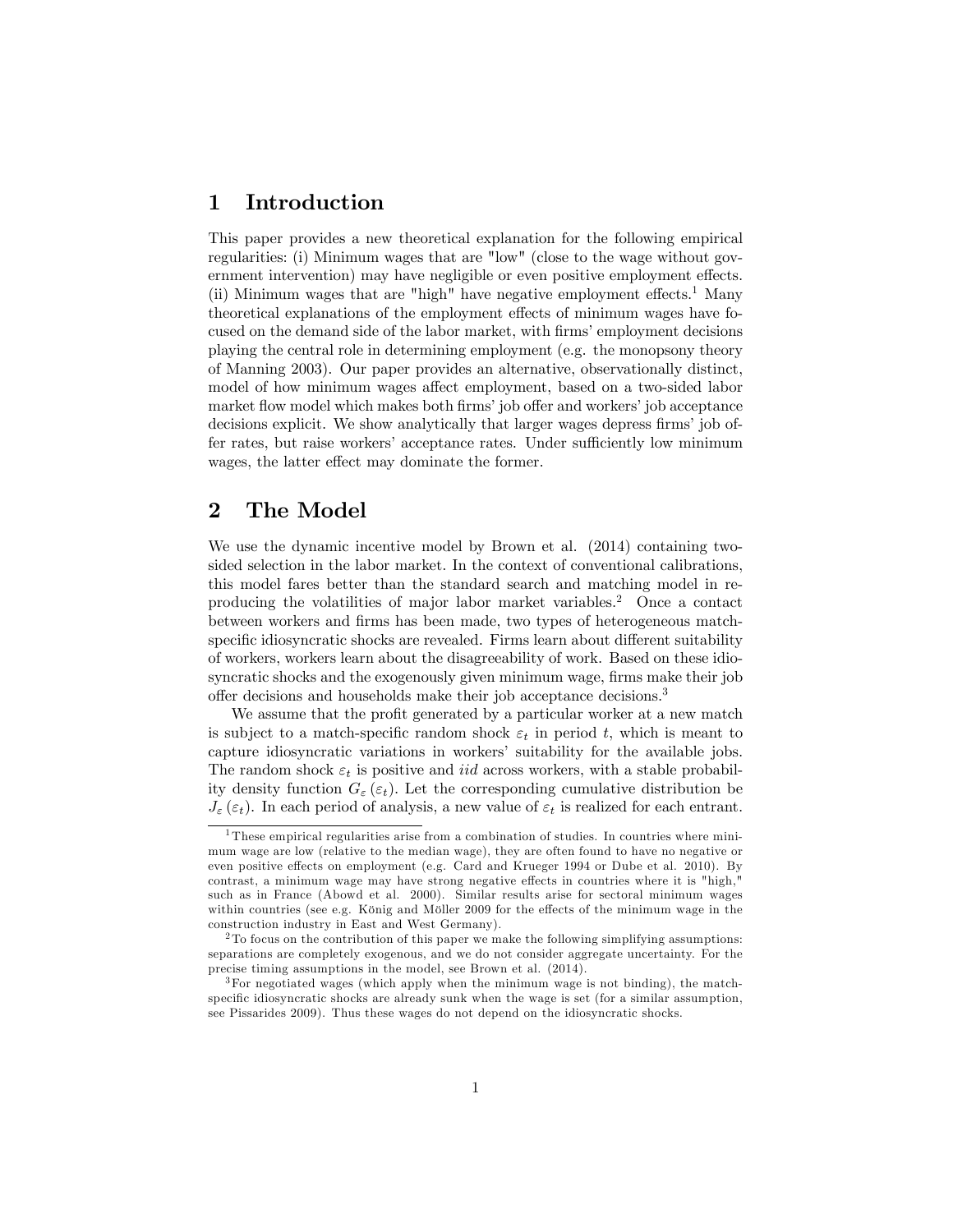The average productivity of each worker is  $a$ , the wage is  $w^4$ , the unemployment benefits are  $b$  and the hiring cost is  $h$ .

The firm maximizes the present value of its expected profit, with a time discount factor  $\delta$ . The profit generated by an entrant (a newly hired worker), after the random cost term  $\varepsilon_t$  is observed, is

$$
\pi_t^E = a_t - \varepsilon_t - w_t - h + (1 - \sigma) \delta E_t \pi_{t+1}^I,
$$
\n<sup>(1)</sup>

where the superscript  $E^*$  stands for entrant and

$$
\pi_{t+1}^{I} = a_{t+1} - w_{t+1} + \delta E_t (1 - \sigma) \pi_{t+1}^{I}, \qquad (2)
$$

where the superscript "I" stands for an incumbent worker,  $\delta$  is the time discount factor and  $\sigma$  is the exogenous separation rate.

The firm's "job offer incentive" (its payoff from hiring a worker) is the difference between its gross profit from hiring an entrant worker and its profit from not doing so (namely, zero):

$$
\nu_t^E = a_t - \varepsilon_t - w_t - h + (1 - \sigma) \delta E_t \pi_{t+1}^I. \tag{3}
$$

The firm offers this job to a worker whenever that worker generates positive profit:  $\varepsilon_t < \nu^E$ . Thus, the job offer rate is

$$
\eta_t = J_\varepsilon \left( \nu_t^E \right). \tag{4}
$$

The worker faces a discrete choice of whether or not to work. Her idiosyncratic disutility of work effort at a given job is  $e_t$ , a random variable, which is iid, with a stable probability density function  $G_e(e_t)$ . The corresponding cumulative distribution is  $J_e(e_t)$ . The worker's utility is linear.

The incumbent employed worker's expected present value of utility from working  $\Omega_t^N(e_t)$  for a given work effort e is

$$
\Omega_t^N = w_t - e_t + \delta E_t \left( (1 - \sigma) \Omega_{t+1}^N + \sigma \Omega_{t+1}^U \right), \tag{5}
$$

where  $E_t\left(\Omega_{t+1}^N\right)$  is the expected present value of utility of the following period (before the realized value of the shock  $e_{t+1}$  is known):

$$
\Omega_{t+1}^N = E_t \left( w_{t+1} + \delta \left( (1 - \sigma) \Omega_{t+2}^N + \sigma \Omega_{t+2}^U \right) \right). \tag{6}
$$

The expected present value utility from unemployment is

$$
\Omega_t^U = b + \delta E_t \left( \mu_{t+1} \Omega_{t+1}^N + (1 - \mu_{t+1}) \Omega_{t+1}^U \right), \tag{7}
$$

where  $\mu$  is the match probability to be defined below.

An unemployed worker's expected "work incentive"  $\iota_t$  is the expected gross difference between these two utility streams:

<sup>&</sup>lt;sup>4</sup>The wage may be determined by bargaining or posting. For our purpose, we do not have to take a stance on the nature of the wage determination mechanism. Instead, we analyze the effects of an exogenous increase of the wage.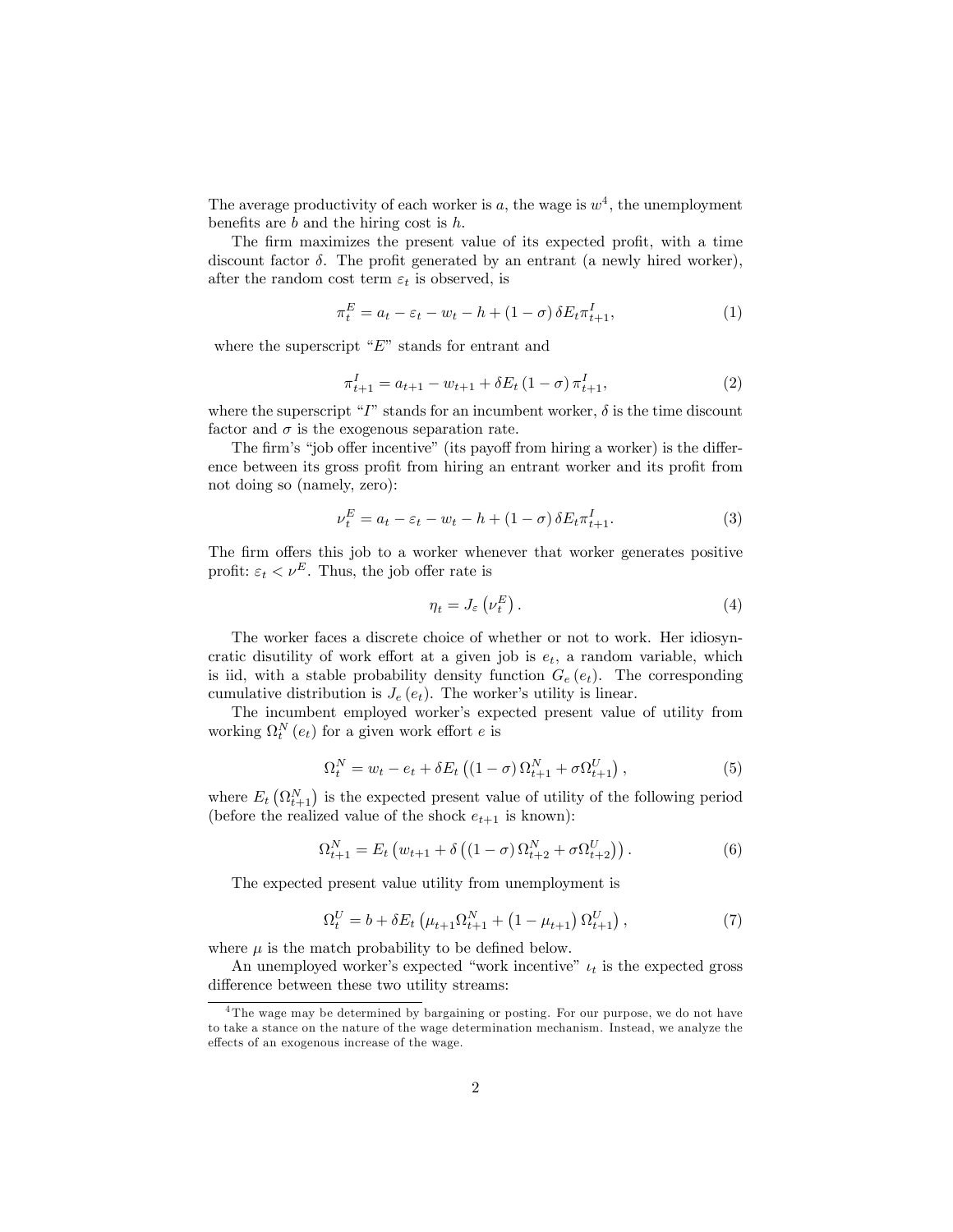$$
\iota_t = \Omega_t^N - \Omega_t^U,\tag{8}
$$

which is

$$
\iota_t = w_t - b + \delta E_t \left( \left( 1 - \sigma - \mu_{t+1} \right) \Omega_{t+1}^N - \left( 1 - \sigma - \mu_{t+1} \right) \Omega_{t+1}^U \right). \tag{9}
$$

The unemployed accepts a job offer when  $e_t < t_t$ . Consequently, the job acceptance rate is

$$
\alpha_t = J_e(\iota_t). \tag{10}
$$

The change in employment is the difference between the number of hires and the number of separations. The number of hires depends the job offer probability and the job acceptance probability (contacts are assumed to be made with probability one). Thus the match probability  $(\mu_t)$  is the product of the job offer probability  $(\eta_t)$  and the job acceptance probability  $(\alpha_t)$ :

$$
\mu_t = \eta_t \alpha_t. \tag{11}
$$

The resulting employment dynamics equation is

$$
n_t = \mu_t + (1 - \sigma - \mu_t) n_{t-1}.
$$
\n(12)

#### 3 Comparative Statics and Intuition

The firm's job offer rate  $(Eq. 4)$  in the steady state is

$$
\eta = J_{\varepsilon} \left( \frac{a - w}{1 - \delta (1 - \sigma)} - h \right). \tag{13}
$$

Differentiating with respect to the wage yields

$$
\frac{\partial \eta}{\partial w} = -\frac{1}{1 - \delta(1 - \sigma)} J'_{\varepsilon}.
$$
\n(14)

Thus, higher wages depress the job offer rate. So when a minimum wage is introduced (or rises), firms make job offers only to workers with sufficiently low idiosyncratic costs.

Analogously, the worker's job acceptance rate  $(Eq. 10)$  in steady state is

$$
\alpha = J_e \left( \frac{w - b}{1 - \delta \left( 1 - \sigma - \mu \right)} \right). \tag{15}
$$

Differentiation yields

$$
\frac{\partial \alpha}{\partial w} = J'_e \frac{\left(1 - \delta\left(1 - \sigma - \mu\right)\right) - \left(w - b\right)\delta\left(\frac{\partial \eta}{\partial w}\alpha\right)}{\left(1 - \delta\left(1 - \sigma - \mu\right)\right)^2 + \left(w - b\right)\delta\eta} \tag{16}
$$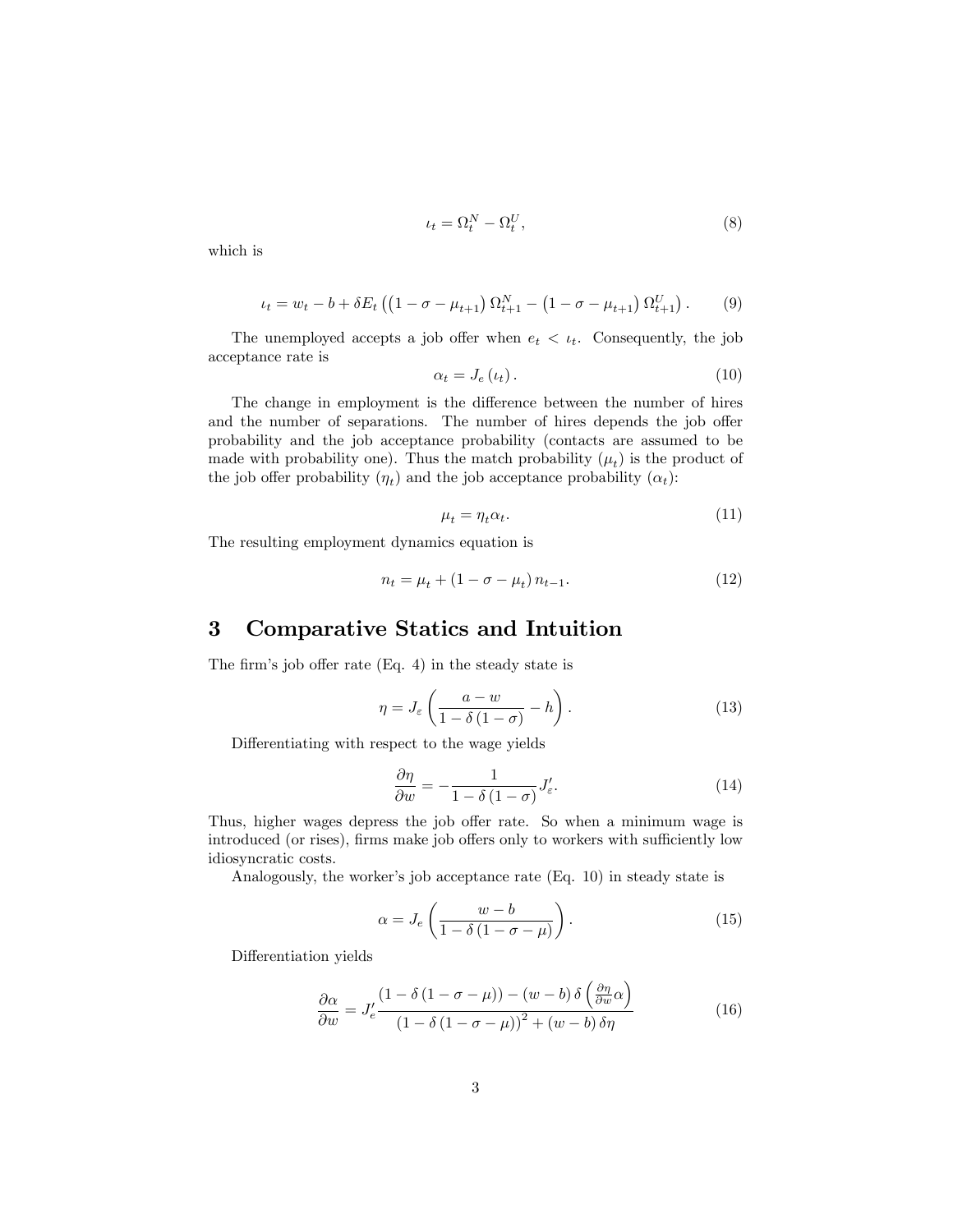This expression is positive: higher wages increase the job acceptance rate.<sup>5</sup> The reason is that workers with a comparatively large idiosyncratic disutility shock, who were previously disinclined to accept work, are now willing to accept it because the higher wage raises the value of work relative to unemployment.

By the matching rate Eq. (11), an increase in the minimum wage accordingly has two countervailing effects, one on the job offer rate  $(\frac{\partial \eta}{\partial w} < 0)$  and one on the job acceptance rate  $(\frac{\partial \alpha}{\partial w} > 0)$ :

$$
\frac{\partial \mu}{\partial w} = \frac{\partial \eta}{\partial w} \alpha + \eta \frac{\partial \alpha}{\partial w}.\tag{17}
$$

#### 4 Parametrization and Numerical Analysis

We now analyze the effects of a minimum wage with an illustrative parametrization. For choosing steady state targets for the low wage sector, we use Blau and Robins' (1990) evidence for average offers per contact and acceptances per contact and per offer. Accordingly, we set the match probability  $\mu$ , which is the probability that a unemployed worker Önds a new job within one period, to  $12\%$ , the job offer rate to  $17\%$ , and equation 11 then yields a job acceptance rate of 71%. The unemployment rate  $u = 1 - n$  is set to 8.96% (as in Cairo and Cajner 2011). According to the employment dynamics equation, we obtain an exogenous separation rate of 1:2%.

Next, with reference to the empirical literature, we consider a plausible range of of labor demand elasticities  $[-1, 0.25]^6$  and labor supply elasticities  $[0.1, 0.6]^7$ . In the context of our model, we use the steady state employment equation  $(n =$  $\frac{\mu}{\mu+\sigma}$ ) to calculate the labor demand and labor supply elasticities, by holding the household-side and firm-side employment activities constant, respectively.

| <b>Labor Demand Elasticity</b> |         |        |         |      |
|--------------------------------|---------|--------|---------|------|
| Labor Supply Elasticity        | $-0.25$ | $-0.5$ | $-0.75$ | $-1$ |
| 0.6                            | 14.3%   | 7.1%   |         |      |
| 0.5                            | 14.3%   | 7.1%   |         | ۰    |
| 0.4                            | 14.3%   | 7.1%   |         | ۰    |
| 0.3                            | 14.3%   | ٠      |         | ۰    |
| 0.2                            | 14.3%   | -      |         | ۰    |
| 0.1                            |         | ۰      | -       | ۰    |
|                                |         |        |         |      |

Table 1: Maximum wage increase without job losses under different labor supply and labor demand elasticities.

<sup>&</sup>lt;sup>5</sup>The reason is that the denominator is positive, as well as the numerator (since  $\frac{\partial \eta}{\partial w} < 0$ ).  $6$ See Falk and Köbel (2001) or Slaughter (2001).

 $7$ See Bargain et al. (2011, 2012). The latter also highlights higher labor supply responses in low-income groups.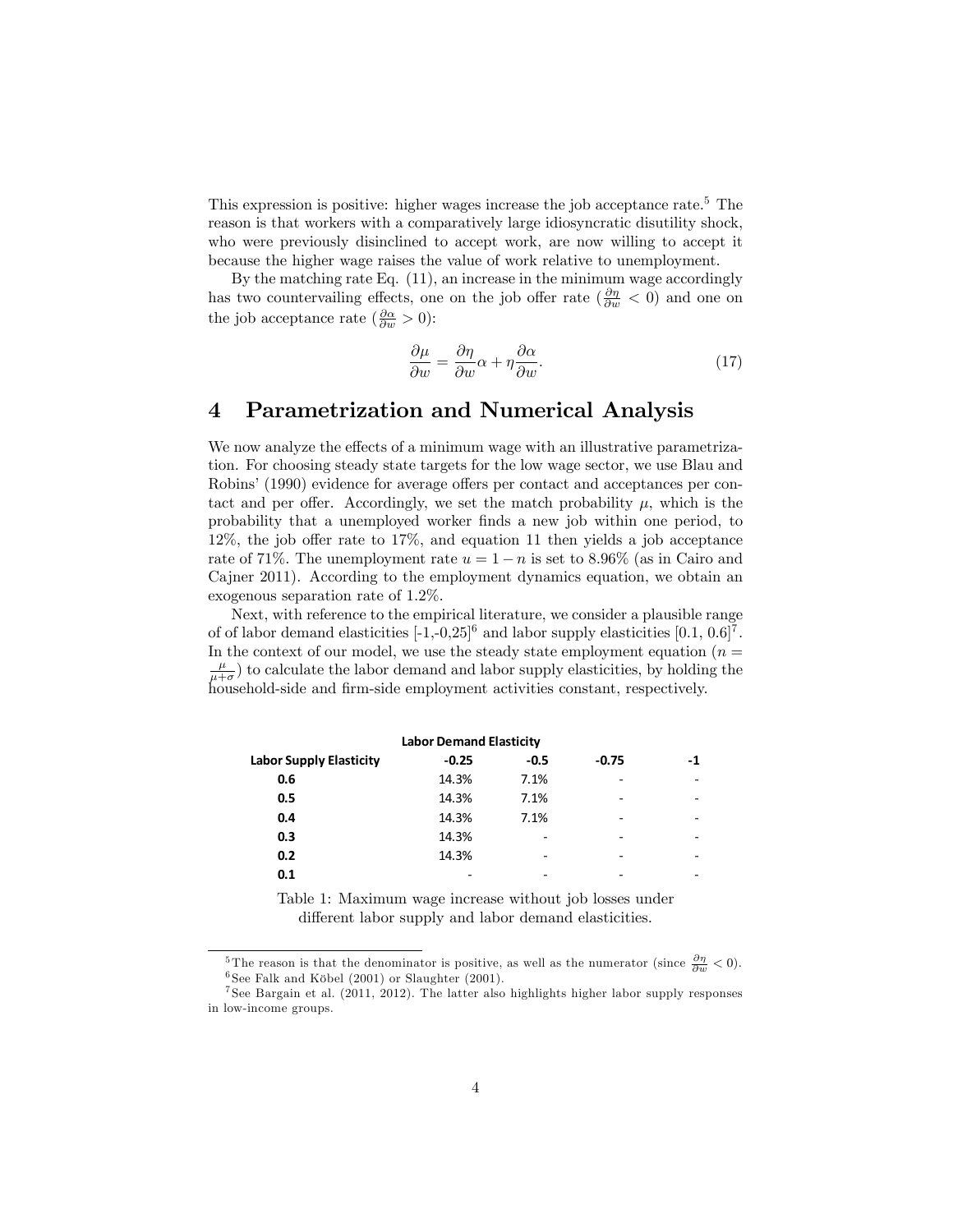Table 1 shows the largest minimum wage that does not reduce employment, for different combinations of the labor supply and labor demand elasticities. Under the lowest labor demand elasticity  $(-0.25)$ , for most labor supply elasticities wage increases of up to 14.3% above the wage without government intervention are possible without job losses. This is is a similar magnitude to the minimum wage increases analyzed in Card and Krueger (1994). The number shrinks to 7.1% for a labor demand elasticity that is twice as large. Furthermore, observe that a minimum wage without job losses is only possible for a smaller range of supply elasticities.

Intuitively, a larger labor demand elasticity leads to a quantitatively stronger reaction of the job offer rate. When the job offer reaction is sufficiently large, the job acceptance effect cannot compensate for this. For lower labor demand elasticities, the job acceptance effect is dominant for small minimum wage increases. But after some moderate increase of the minimum wage, the job acceptance rate (which is calibrated to  $71\%$ ) reaches its upper bound of  $100\%$ . Thus, the job acceptance effect is no longer at work and the job offer effect starts dominating.<sup>8</sup> In other words, the labor supply elasticity does not matter any more, because further increases of the job acceptance rate are impossible. Note, however, that the quantitative response is different for wage increases below the threshold. With a labor demand elasticity of  $-0.25$ , a wage increase of 5% leads, for example, to an employment increase of 1:8%, 1:5% and 1:0% with a labor supply elastsicity of 0:6, 0:5 and 0:4 respectively.

#### 5 Conclusion

Our model, which disentangles household and Örm decisions, complements the existing literature by outlining a mechanism that is absent in standard search and matching models. We show analytically that larger wages depress firms' job offer rates, but raise workers' acceptance rates. Under moderate minimum wages, the latter effect may dominate the former. Obviously, there are other channels that prevent negative effects of a moderate minimum wage (e.g. monopsony power). However, our numerical analysis illustrates that our job acceptance effect alone is quantitatively meaningful. It is certainly of interest for future research to combine different theoretical effects and to disentangle the job offer and job acceptance effects in labor market data.

#### References

[1] Abowd, John, Kramarz, Francis, Margolis, David and Thomas Philippon (2000), The Tail of Two Countries: Minimum Wages and Employment in France and the United States, IZA Discussion Paper, IZA Discussion Paper 203.

<sup>8</sup>For a given labor demand elasticity, the largest mimimum wage that does not reduce employment is the same for several different labor supply elasticities. At the threshold, the job acceptance rate has hit its upper bound.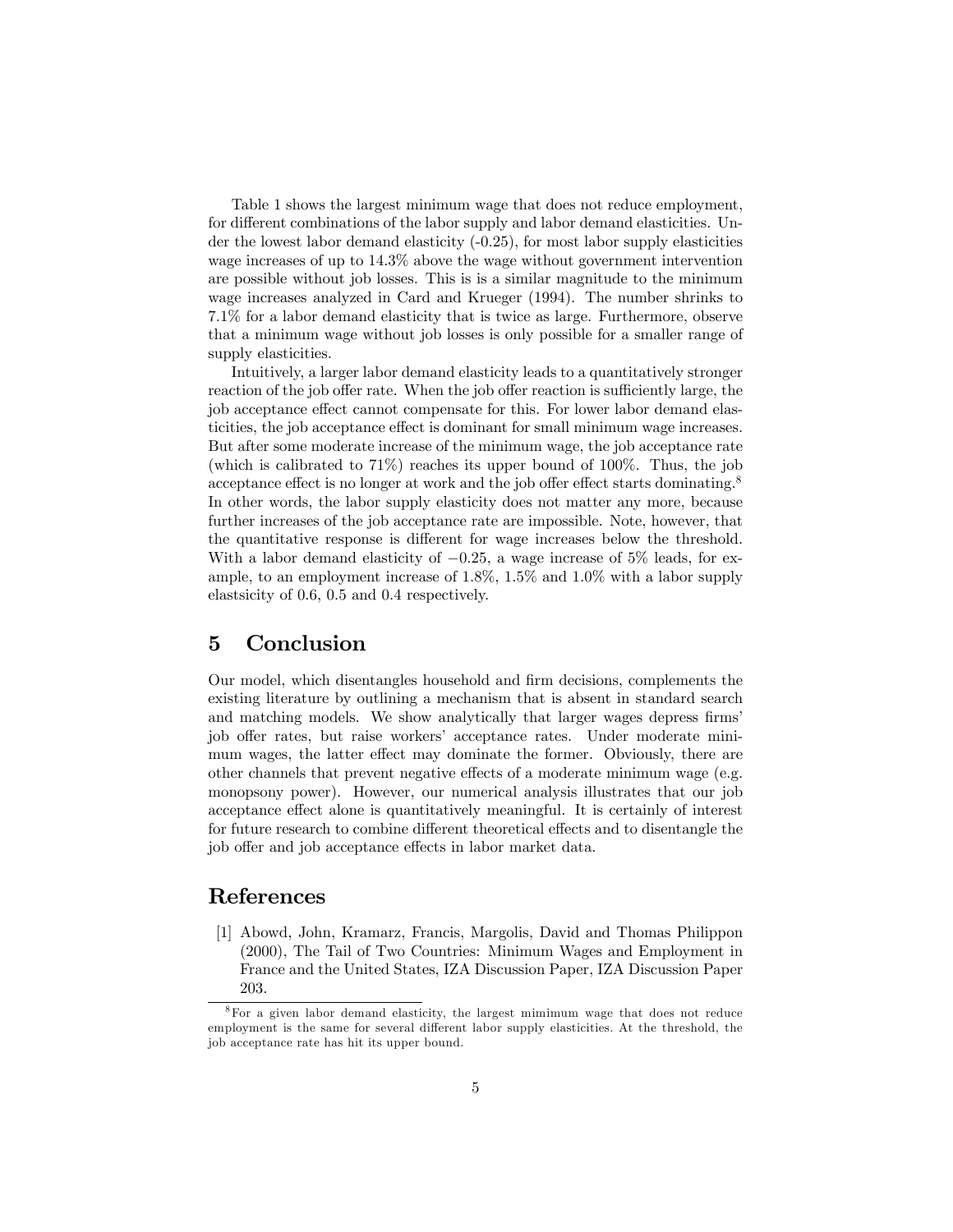- [2] Bargain, Olivier, Orsini, Kristian and Andreas Peichl (2012), Comparing Labor Supply Elasticities in Europe and the US: New Results, IZA Discussion Paper 6735.
- [3] Bargain, Olivier, Orsini, Kristian and Andreas Peichl (2011), Labor Supply Elasticities in Europe and the US, IZA Discussion Paper 5820.
- [4] Blau, David M. and Philip K. Robins (1990), Job Search Outcomes for the Employed and Unemployed, Journal of Political Economy, 98, 637-655.
- [5] Brown, Alessio J. G., Merkl, Christian and Dennis J. Snower (2014), An Incentive Theory of Matching, Macroeconomic Dynamics, forthcoming.
- [6] Card, David and Alan B. Krueger (1994), Minimum Wages and Employment: A Case Study of the Fast-Food Industry in New Jersey and Pennsylvania, American Economic Review, 84, 772-793.
- [7] Cairo, Isabel and Tomaz Cajner (2011), Human Capital and Unemployment Dynamics, SED Meeting Papers, No 1145.
- [8] Dube, Arindrajit, Lester, William T. and Michael Reich (2010), Minimum Wage Effects Across State Borders: Estimates Using Contiguous Countries, The Review of Economics and Statistics, 92, 945-964.
- [9] Falk, Martin and Bertrand Köbel (2001), A Dynamic Heterogeneous Labour Demand Model for German Manufacturing, Applied Economics, 33, 339-348.
- [10] König, Mario and Joachim Möller (2009), Impacts of Minimum Wages: A Microdata Analysis for the German Construction Sector, International Journal of Manpower, 30, 716-741.
- [11] Manning, Alan (2003), Monopsony in Motion: Imperfect Competition in Labor Markets, Princeton University Press.
- [12] Pissarides, Christopher A. (2009), The Unemployment Volatility Puzzle: Is Wage Stickiness the Answer?, Econometrica, 77, 1339-1369.
- [13] Slaughter, Matthew (2001), International Trade and Labor-Demand Elasticities, Journal of International Economics, 54, 27-56.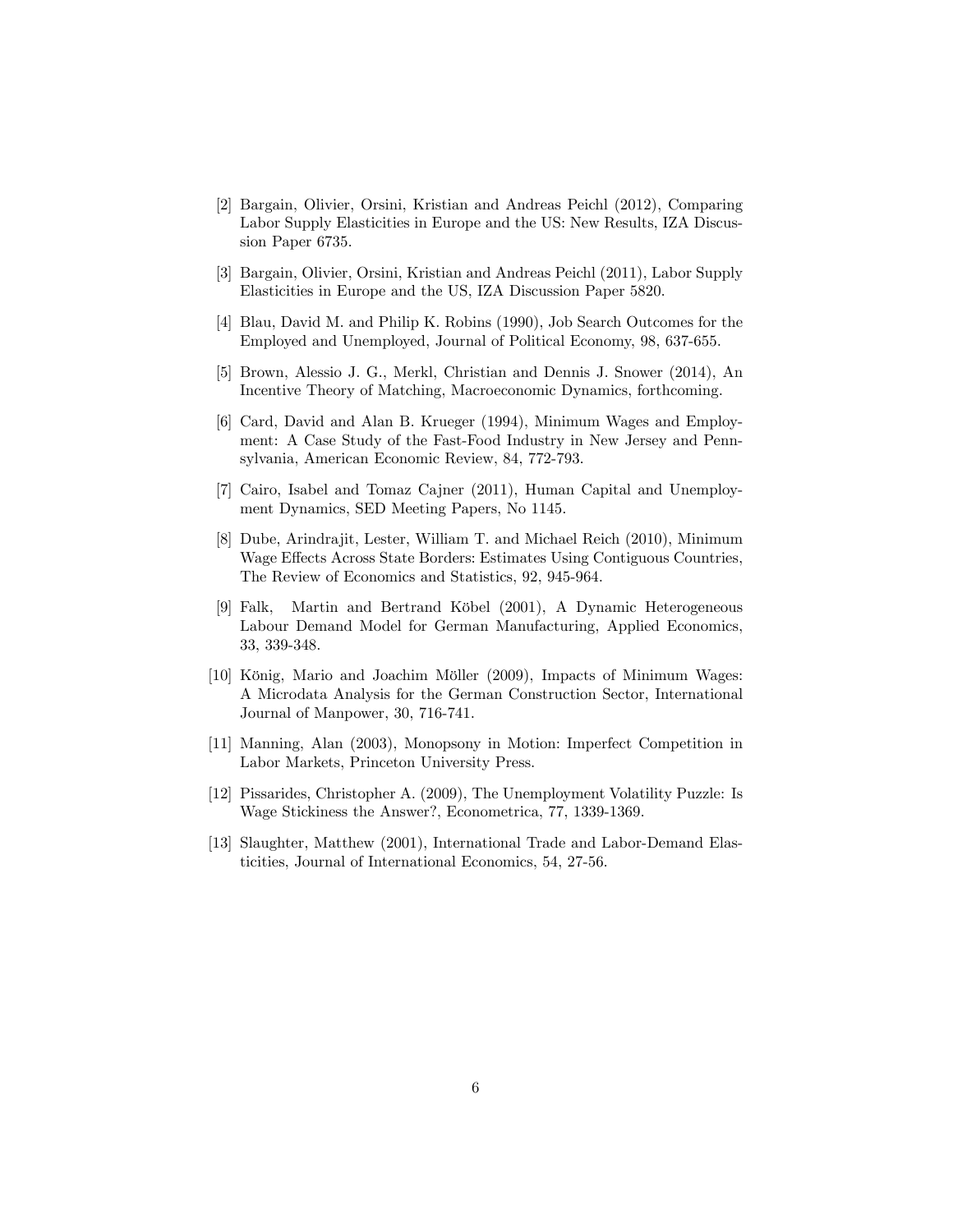### 6 Appendix: Analytical Derivations

#### 6.1 Differentiation of the Job Acceptance Rate with Respect to the Wage

Derivation of Equation 16:

Differentiating the employment incentive with respect to the wage yields

$$
\frac{\partial \iota}{\partial w} = \frac{\left(1 - \delta\left(1 - \sigma - \mu\right)\right) - \left(w - b\right)\delta \frac{\partial \mu}{\partial w}}{\left(1 - \delta\left(1 - \sigma - \mu\right)\right)^2},\tag{18}
$$

given that

$$
\frac{\partial \mu}{\partial w} = \frac{\partial \eta}{\partial w} \alpha + \eta \frac{\partial \alpha}{\partial w},
$$

this yields

$$
\frac{\partial \iota}{\partial w} = \frac{\left(1 - \delta\left(1 - \sigma - \mu\right)\right) - \left(w - b\right)\delta\left(\frac{\partial \eta}{\partial w}\alpha + \eta \frac{\partial \alpha}{\partial w}\right)}{\left(1 - \delta\left(1 - \sigma - \mu\right)\right)^2}.\tag{19}
$$

Thus,

$$
\frac{\partial \alpha}{\partial w} = J'_e \frac{\partial \iota}{\partial w} = J'_e \frac{(1 - \delta (1 - \sigma - \mu)) - (w - b) \delta \left(\frac{\partial \eta}{\partial w} \alpha + \eta \frac{\partial \alpha}{\partial w}\right)}{(1 - \delta (1 - \sigma - \mu))^2}
$$
(20)

$$
\frac{\partial \alpha}{\partial w} \left( 1 + \frac{(w - b)\,\delta \eta}{\left( 1 - \delta \left( 1 - \sigma - \mu \right) \right)^2} \right) = J'_e \frac{\left( 1 - \delta \left( 1 - \sigma - \mu \right) \right) - \left( w - b \right)\delta \left( \frac{\partial \eta}{\partial w} \alpha \right)}{\left( 1 - \delta \left( 1 - \sigma - \mu \right) \right)^2} \tag{21}
$$

$$
\frac{\partial \alpha}{\partial w} = J'_e \frac{\frac{(1-\delta(1-\sigma-\mu))-(w-b)\delta(\frac{\partial \eta}{\partial w}\alpha)}{(1-\delta(1-\sigma-\mu))^2}}{1+\frac{(w-b)\delta\eta}{(1-\delta(1-\sigma-\mu))^2}}
$$
(22)

$$
= J'_e \frac{\left(1 - \delta\left(1 - \sigma - \mu\right)\right) - \left(w - b\right)\delta\left(\frac{\partial \eta}{\partial w}\alpha\right)}{\left(1 - \delta\left(1 - \sigma - \mu\right)\right)^2 + \left(w - b\right)\delta\eta} \tag{23}
$$